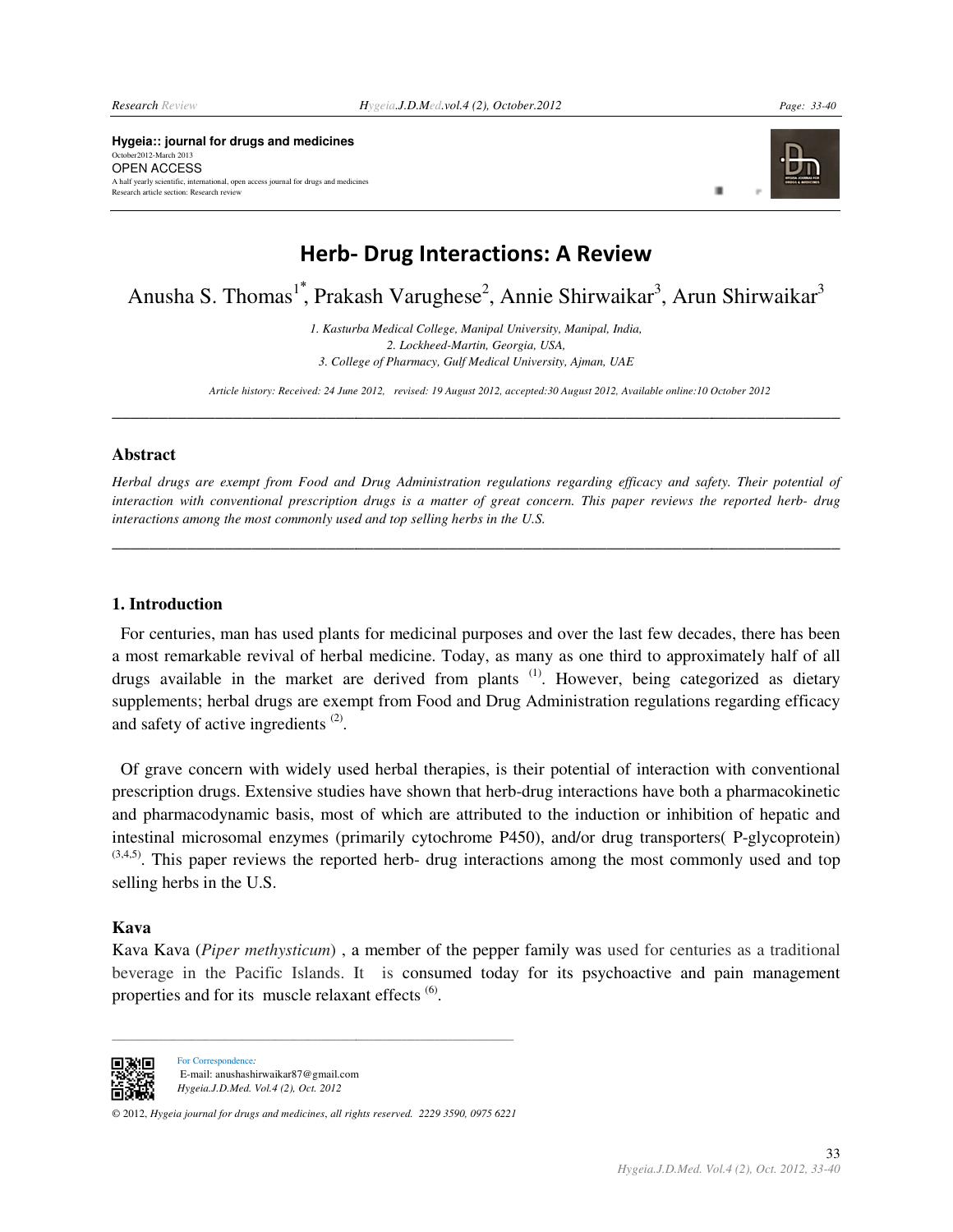However, reports of hepatotoxicity have urged countries such as Germany, Switzerland, UK, Canada and parts of Australia to impose restrictions on its sale and overconsumption. In the US, though warnings have been issued by the Center for Disease Control, the sale of Kava root and its extract still remains  $\text{legal } (7)$ .

Although there is a lack of actual experimental data and a paucity of well documented evidence of the interaction of Kava kava with other drugs/herbs, clinical recommendations are based mainly on theoretical considerations. It has been postulated that the reduced effectiveness of levodopa in patients with Parkinson's disease on Kava is possibly due to its modulation of the dopamine system  $^{(8)}$ . As stated in reviews by Pepping and Bilia *et al* , given the sedative effect of Kava , it has been hypothesized that it most likely potentiated the effects of CNS-depressants like benzodiazepines, barbiturates, anesthetic agents, alcohol and anticonvulsants  $(9, 10)$ . Interactions between Kava and anticoagulants like warfarin and phenprocoumon or antiplatelet medications like aspirin and dipyridamole have been suggested following an *in vitro* experiment conducted by Gleitz *et al*. which detected dose-dependent antithrombotic actions of (±)-kavain on human platelets (11). Further, an *in vitro* experiment conducted by Uebelhack *et al*. suggests that kavalactones , the active constituents of Kava may theoretically display additive effects with some anti parkinson's drugs namely, MAO-B inhibitors like selegiline <sup>(12)</sup>. Kava has also been found to increase the likelihood of liver and kidney damage when used with acetaminophen , though the mechanism remains unknown<sup>(2)</sup>.

#### **Echinacea**

Also called the 'purple coneflower', *Echinacea purpurea*, with its immunomodulatory properties is commonly used in the prevention and treatment of URTIs. Although no studies have been conducted to evaluate the safety or effectiveness of echinacea, in theory, immunosuppressive drugs are suggested to be affected by this herb, causing leukopenia with long-term use. Hence, this drug is not recommended for use in immunocompromised patients, such as transplant patients or those with human immunodeficiency virus (HIV) or cancer<sup> $(13)$ </sup>. Prolonged use of echinacea has been found to result in hepatotoxicity; hence, concomitant use with other hepatotoxic drugs is best avoided  $(14)$ .

#### **Gingko**

Known for its antioxidant and neuroprotective effects, the leaf extract of the commonly used herb, *Ginkgo biloba* is used for the treatment of a variety of conditions today, which include asthma, bronchitis, tinnitus, Alzheimer's disease and other dementias, decreased memory, sexual dysfunction and multiple sclerosis<sup>(15)</sup>. Unfortunately, this herb is reported to interact with many prescription drugs. When used with anticoagulants (warfarin) and NSAIDs (aspirin, ibuprofen), ginkgo displays additive/synergistic antiplatelet and anticoagulant properties <sup>(16)</sup>.

By virtue of its inductive effect on hepatic enzyme CYP2C19, it has also been found to decrease blood levels of proton pump inhibitors such as omeprazole thereby reducing their therapeutic effect  $(17)$ . Ginkgo is avoided with drugs that lower seizure threshold as it is likely to precipitate tonic clonic seizures. This herb has also been found to interact with other CNS agents such as trazodone and haloperidol by increasing the risk of sedation with the former and increasing the effectiveness of the latter.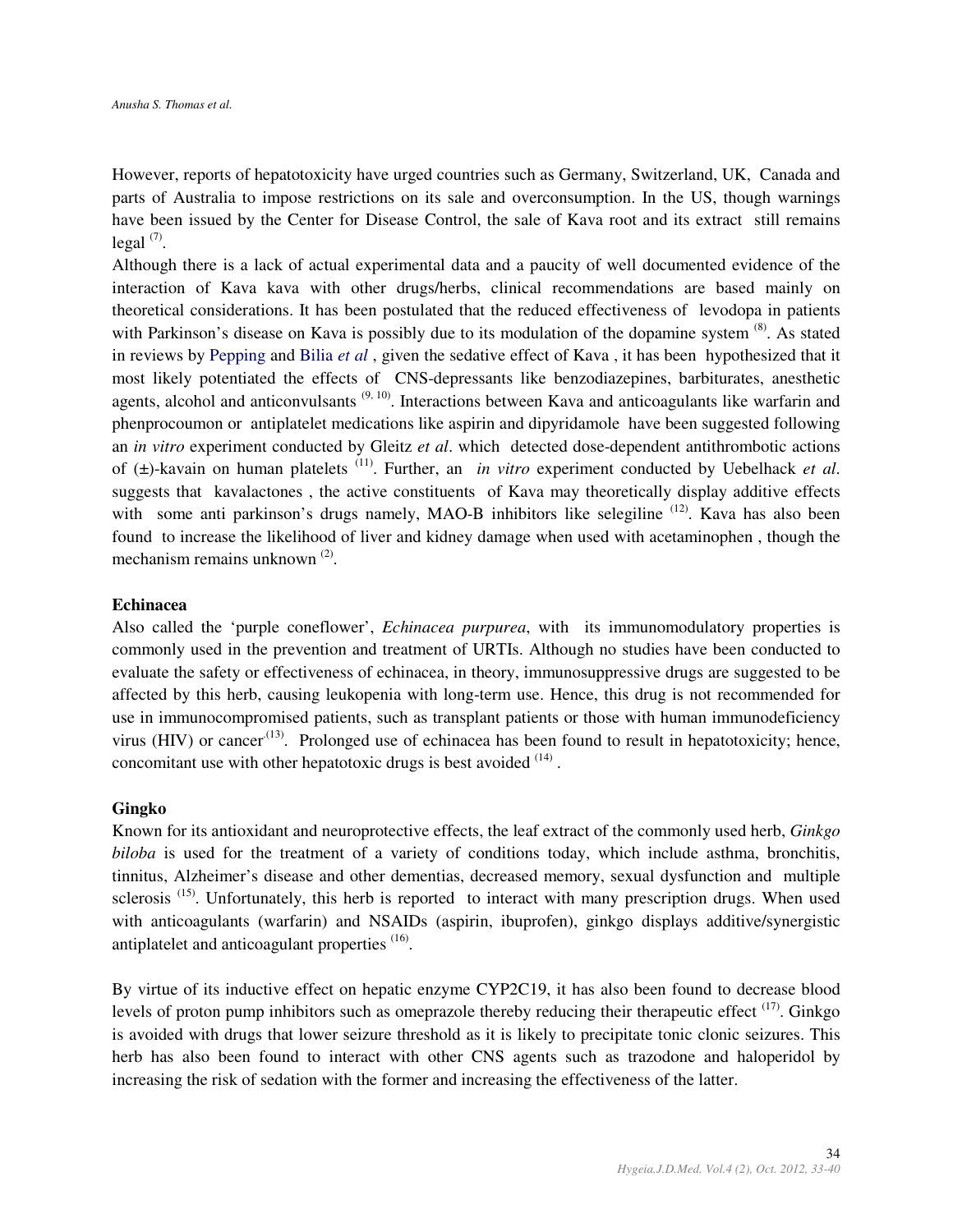By scavenging the free radicals produced by hypodopaminergic activity , ginkgo also decreases the extra pyramidal side effects of haloperidol (18). Studies conducted by Yoshioka *et al* suggest that the concomitant oral use of *Ginkgo biloba* leaf extract with oral nifedipine reduces its first-pass elimination thereby increasing this calcium channel blocker's plasma concentration and possible adverse effects. This action is possibly due to its inhibitory activity on CYP 3A4  $(19)$ .

### **Ginseng:**

Native to East Asia, Ginseng is obtained from the aromatic root of a plant of the genus *Panax*<sup>(20)</sup>. Ginseng is widely used today to improve the immune system, cognition, several aspects of fatigue, appetite, physical performance, anemia, glucose regulation, digestion, sexual performance, and to decrease stress. This drug is also being reported for its use in cancer treatment, particularly breast and colorectal cancer  $(21)$ . Studies suggest that ginseng can induce a moderate estrogen-like effect on women such as vaginal or uterine bleeding and mastalgia  $(22)$ .

Coon J *et al* have reported that ginseng was found to interact with most antidepressants of the monoaminoxidase inhibitor class (Isocarboxazid,Tranylcypromine, phenelzine) causing an increased risk of occurrence of CNS effects such as manic like symptoms, headache, insomnia and tremulousness  $(23)$ . Studies by Yuan CS *et al* showed that the action of ginseng on the enzyme CYP2C9 decreased the effectiveness of warfarin and other anticoagulants, thereby predisposing patients to thrombotic events<sup> $(24)$ </sup> Although the mechanism remains unknown, ginseng has also been found to decrease the efficacy of diuretics such as Ethacrynic acid, Furosemide and Torsemide thereby making patients susceptible to fluid overload and heart failure consequently <sup>(25)</sup>. Further, by inhibition of CYP3A4, ginseng also interacts with cardiovascular agents such as digoxin and nifedipine leading to elevated plasma levels of these prescription drugs and an increased risk of adverse effects<sup>(26)</sup>.

# **Garlic**

*Allium sativum*, better known as garlic is one of the best selling herbal remedies today and is also used as a food/spice (27). This herb contains numerous volatile sulfur compounds such as alliin, allicin, diallyl disulfide, ajoene etc. to which its antibacterial, antiviral, antifungal, ntihypertensive, blood glucose lowering, antithrombotic, antimutagenic and antiplatelet actions may be attributed <sup>(28,29)</sup>. However, like most other herbal drugs, garlic too is found to interact with a variety of prescription drugs. It displays complex cardiovascular effects including antiplatelet activity and hence enhances the pharmacological effects of anticoagulant and antiplatelet drugs  $(30)$ . It has also been found to have a synergistic/additive effect with antidiabetic medications such as chlorpropamids resulting in a fall in blood glucose levels. Studies have also shown that garlic may reduce the efficacy of anti-AIDS drugs such as saquinavir<sup>(31)</sup>. Gwilt *et. al* studied the effect of garlic on the metabolism of acetaminophen in man and suggested that the prolonged use of this herb could alter the pharmacokinetics of this OTC drug  $(32)$ .

The compound allicin in garlic has been found to induce the enzyme CYP3A4. This may result in clinically important decreases in concentrations of drugs metabolized by this enzyme which include protease inhibitors, cyclosporine, ketoconazole, itraconazole, glucocorticoids, oral contraceptives, verapamil, diltiazem, lovastatin, simvastatin, and atorvastatin<sup>(33)</sup>.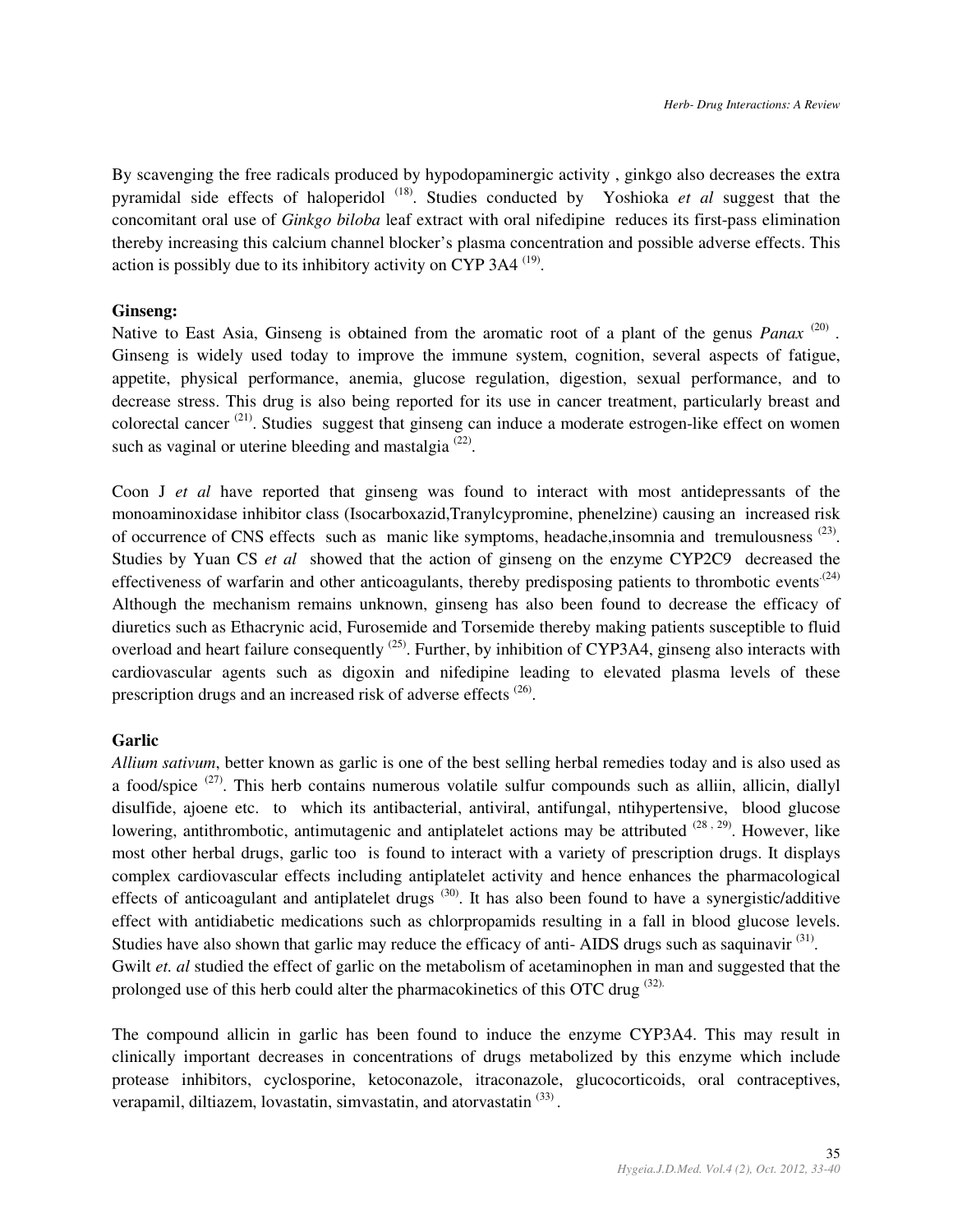#### **St. John's Wort**

St John's wort, from *Hypericum perforatum* is a perennial herb with bright yellow flowers, native to West Asia, Europe and North Africa. The herb is used to treat a variety of conditions ranging from moderate to severe depression, premenstrual syndrome, anxiety and rarely some cases of obsessive compulsive disorder. Unfortunately, this herbal drug has been found to interact with a number of prescription drugs used today.

Induction of CYP3A4 by co-administration with St. John's wort has proven to decrease the bioavailability of immunosuppresants cyclosporin and tacrolimus significantly leading to transplant rejection and life threatening risks to the patient. Concomitant use of SSRIs ,such as sertraline with St.John's wort has been observed to inhibit the reuptake of neurotransmitters, thereby resulting in serotonin syndrome in a few cases  $(34)$ . Anti HIV drugs such as protease inhibitors and non-nucleoside reverse transcriptase inhibitors are extensively metabolised by CYP3A4, which when stimulated by simultaneous use of St. John's wort leads to a reduction in plasma drug concentrations and treatment failure (35).

Although the underlying mechanism still remains ambiguous, well documented clinical studies reveal that significant interactions of St. John's wort with anticoagulants like warfarin and phenprocoumon can occur, resulting in decreased therapeutic activity <sup>(36)</sup>. Results of interaction studies conducted by Hall SD *et al* and Pfunder A *et al* together with several frequent reports of irregular bleeding to drug authorities, suggest that the co-administration of St. John's wort with progestogen containing oral contraceptive pills decreases the bioavailabilty of the latter. This has been postulated to be due to the induction of CYP3A4 by St. John's wort which then speeds up the metabolism of these drugs  $(37, 38)$ .

By a similar mechanism, this herbal drug has also been found to significantly reduce the therapeutic efficacy of tricyclic antidepressants such as amitryptiline , nortryptiline etc (34).Nebel A *et al* reported a case of reduced plasma concentrations of theophylline in a patient due to co-administration of St. John's wort . This was suggested to be due to the induction of the metabolizing enzyme CYP3A4  $^{(39)}$ .

Mueller *et al* postulated that co-medication of patients on digoxin with a high dose of St. John's wort altered its pharmacokinetics resulting in a  $37\%$  reduction in peak plasma concentrations of digoxin<sup>(40)</sup>. While studying the interaction between St. John's wort and atorvastatin in patients with hyperlipidemia, Andren *et al* reported that administration of St. John's wort resulted in significant increases in serum total cholesterol and low-density lipoprotein (LDL) cholesterol concentrations in recipients versus controls, thereby suggesting that this herb reduced the therapeutic efficacy of statins <sup>(41)</sup>. Various therapeutic drugs such as digoxin, theophylline, cyclosporine, tacrolimus, tricyclic antidepressants, warfarin, and protease inhibitors interact with St John's wort to display significantly reduced concentrations ,hence causing treatment failure<sup>(42)</sup>.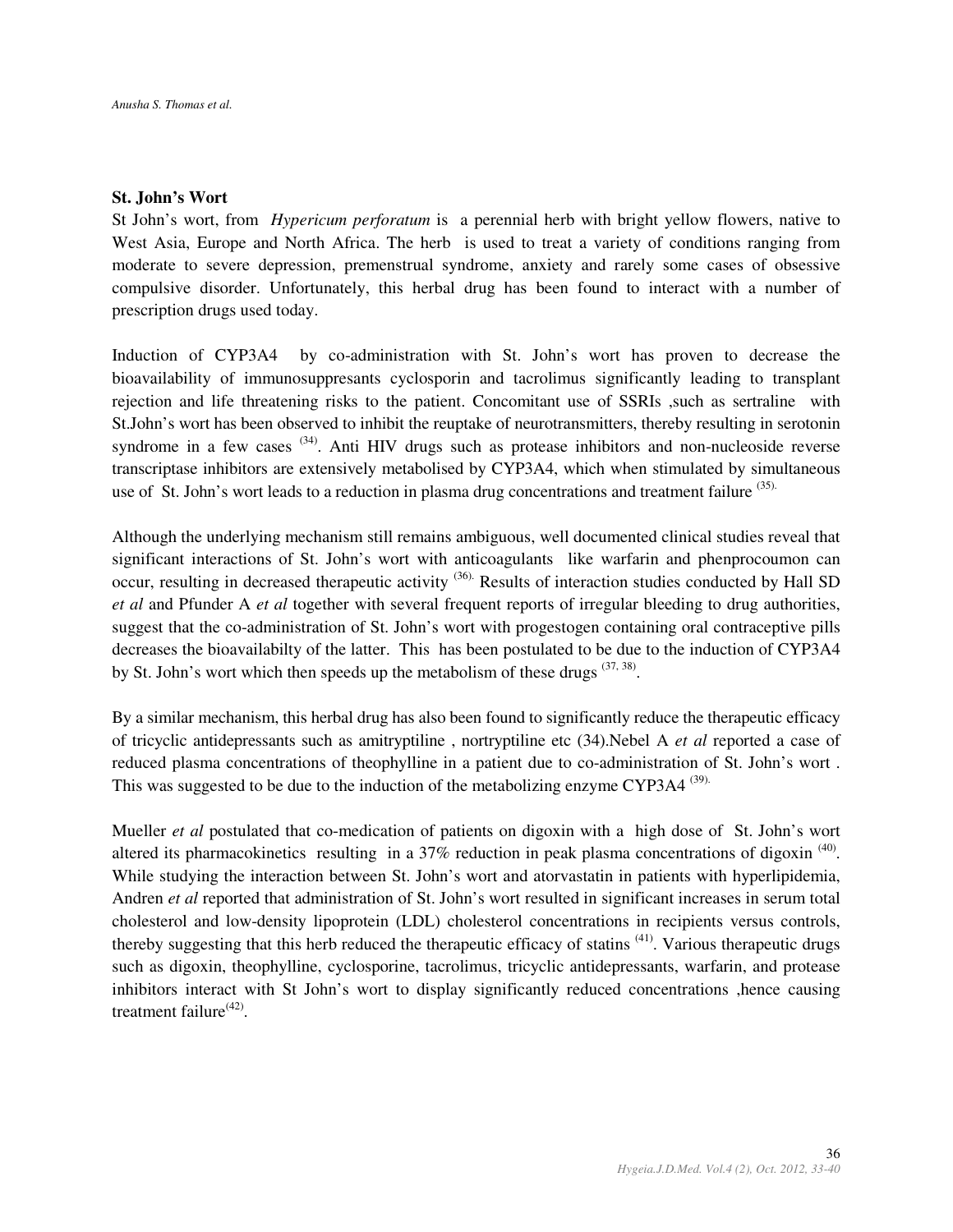# **Chamomile**

Commonly found in tea and beauty aids, the chamomile plant (*Matricaria recutita*) is valued for its ability to help maintain health. Various preparations of chamomile are used to treat gastrointestinal spasms, digestive disturbances, flatulence, bloating and inflammatory diseases of the gastrointestinal tract and upper respiratory tract. This herb also promotes the healing of wounds and is commonly found in creams and lotions that treat wounds, skin irritations, bacterial infections, and diaper rash and other inflammatory skin conditions. In addition, it has anti-anxiety properties and can serve as a mild sedative to induce sleep<sup> $(43)$ </sup>

As the documentation of drug interactions through case reports and case studies is limited, they are based on known pharmacological properties of the plant and are mostly hypothetical <sup>(44)</sup>.

Segal *et al* reported a case where a 70 year old patient on warfarin who used chamomile for an URTI was hospitalized with multiple internal hemorrhages, suggesting that the coumarin constituent in this herb increased the risk of bleeding when used with antiplatelet and anticoagulant agents <sup>(45,46)</sup>.

It has also been hypothesized that owing to its sedative effects, chamomile can increase the drowsiness caused by drugs such as benzodiazepines, narcotics, alcohol, antidepressants and even herbs such as valerian and St. John's wort <sup>(44)</sup>.

# **Milk thistle**

Native to the Mediterranean region, this flowering herb, *Silybum marianum* is used extensively as a remedy for a variety of ailments such liver cirrhosis, chronic hepatitis , gall bladder disorders, hyperlipidemias and to reduce the growth of cancer cells in breast, cervical, and prostate tissues (47). Silybum too, however, has been found to exhibit a fair share of interactions with prescription drugs. In studies on the effect of its active component silibinin on the pharmacokinetics of the anti-tuberculous drug pyrazinamide, Wu and Tsai suggested that the herb altered the hepatobiliary elimination of pyrazinamide<sup>(48)</sup>.

Experiments conducted by Rajnarayana *et al*., showed that another component, silymarin caused an increased clearance of metronidazole and its metabolite hydroxymetronidazole thereby decreasing the half life of this antiprotozoal agent <sup>(49)</sup>. Mills *et al*. reported that milk thistle could cause a small to moderate induction of CYP3A4 which could bring about a minor reduction of the anti-HIV drug indinavir<sup>(50)</sup>.

#### **Valerian**

Valerian , a herbal remedy derived from the dried roots of the plant, *Valeriana officinalis*, has been used for over a thousand years as a mild sedative and hypnotic. Currently, it is widely used to relieve mild cases of anxiety, insomnia, menstrual cramps and to soothe skin rashes and swollen joints. It is also used as a carminative to relieve gas in the stomach and intestines (51).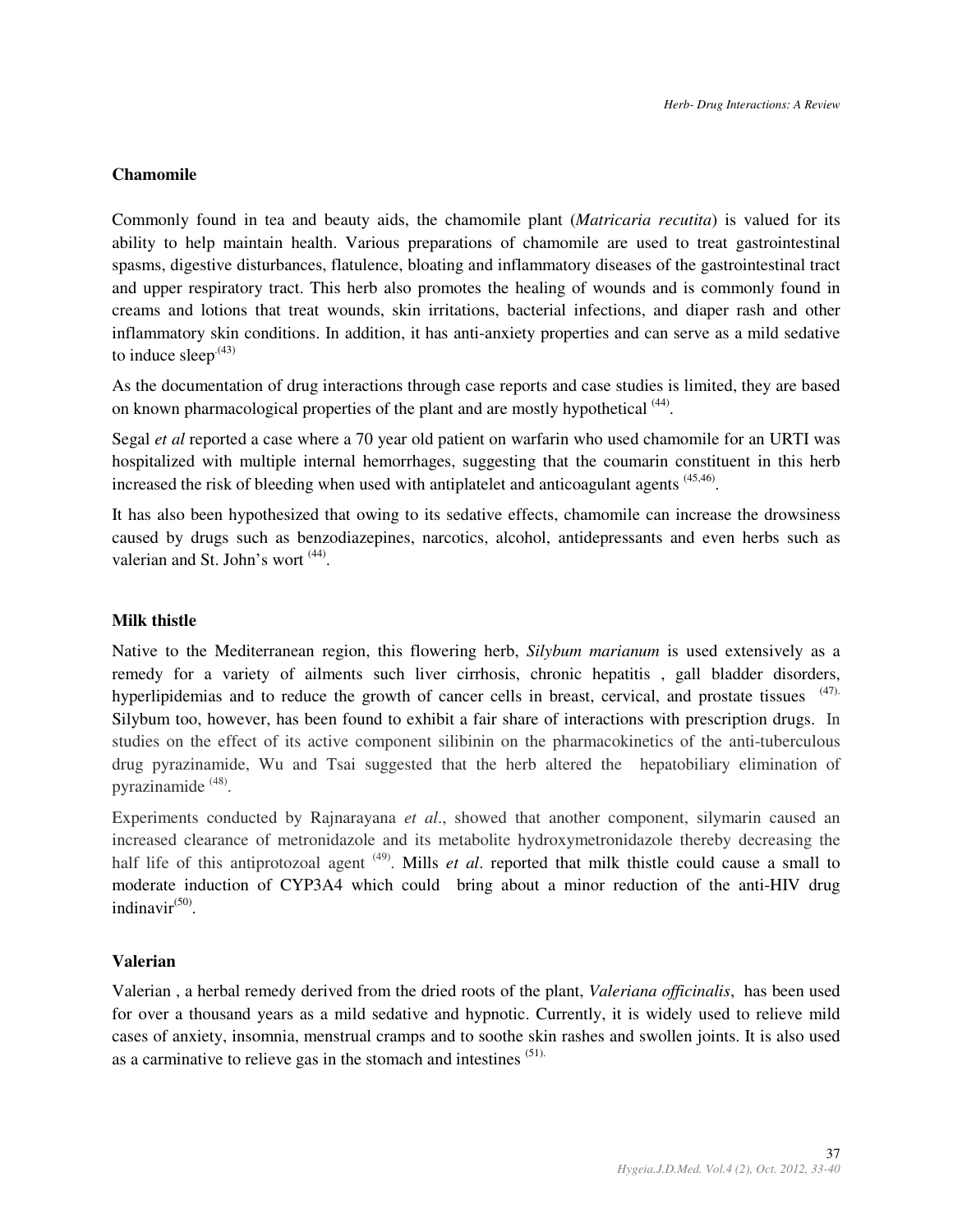Although no evidence from clinical trials related to drug interactions with valerian exists, there are many theories regarding the same, based on its pharmacokinetic and pharmacodynamic potential and on existing case reports <sup>(52)</sup>. It has been hypothesised that Valerian can potentiate the sedative effects of drugs such as barbiturates, benzodiazepines and alcohol mediated via the neurotransmitter gammaaminobutyric acid<sup>(53)</sup>.

Corte *et al* have reported that concurrent use of haloperidol with valerian led to an increase in lipid peroxidation levels in hepatic tissue , suggesting adverse interactions between haloperidol and this herbal drug (54) .It has also been postulated that Valerian demonstrates CYP3A4 inhibition and hence interacts with CYP3A4 substrates such as atorvastatin and warfarin  $(52)$ .

#### **Saw palmetto**

*Serenoa repens* , commonly known as the Saw palmetto is a dwarf palm tree that grows in Texas, Florida, Georgia, and southern South Carolina. It is one of the most widely used herbal drugs for the treatment of lower urinary tract symptoms (LUTS) and for benign prostatic hyperplasia (BPH)<sup>(55)</sup>. As this drug displays estrogenic, anti-androgenic and anti-progesterone properties, it is considered best to avoid its concomitant use with other hormonal therapies (eg, Finasteride, birth control pills, hormone replacement therapy, flutamide), which could affect the level of sex hormones  $(56, 57)$ .

Use of saw palmetto with NSAIDs/anticoagulants is contraindicated because of its ability to inhibit the enzymes cycloxygenase and 5- lipoxygenase as it may predispose to serious bleeding.

Although the mechanism of interaction remains unknown, concurrent use of this herb with drugs such as disulfiram and metronidazole has been shown to cause excessive nausea/vomiting<sup> $(58)$ </sup>.

# **2. Conclusion**

 With sales reaching over \$5 billion in 2007 in the United States alone, herbal dietary supplements have gained utmost importance (59) and its use, by a sizeable number of the world population can no longer be ignored . Though a matter of grave concern, its potential to interact with prescription medicines, remains an understudied field of research. There is a dire need for more information viz, preclinical, animal studies, premarketing and postmarketing surveillance in order to guarantee the safety of herbal medicines in patients.

 It is imperative that health care professionals, suppliers ,consumers and regulatory authorities be aware of the possible side effects and interactions of these herbs when co-administered with conventional drugs  $<sup>(60)</sup>$ . Further with many more herb-drug interactions being reported and discovered, it becomes</sup> increasingly necessary for physicians to explore herbal usage with their patients and to provide cautions. Patients should be educated that the FDA does not regulate herbal medications and hence the safety of herbal preparations is not assured. Collaborating with a pharmacist would help to avoid potential herbdrug interactions in patients .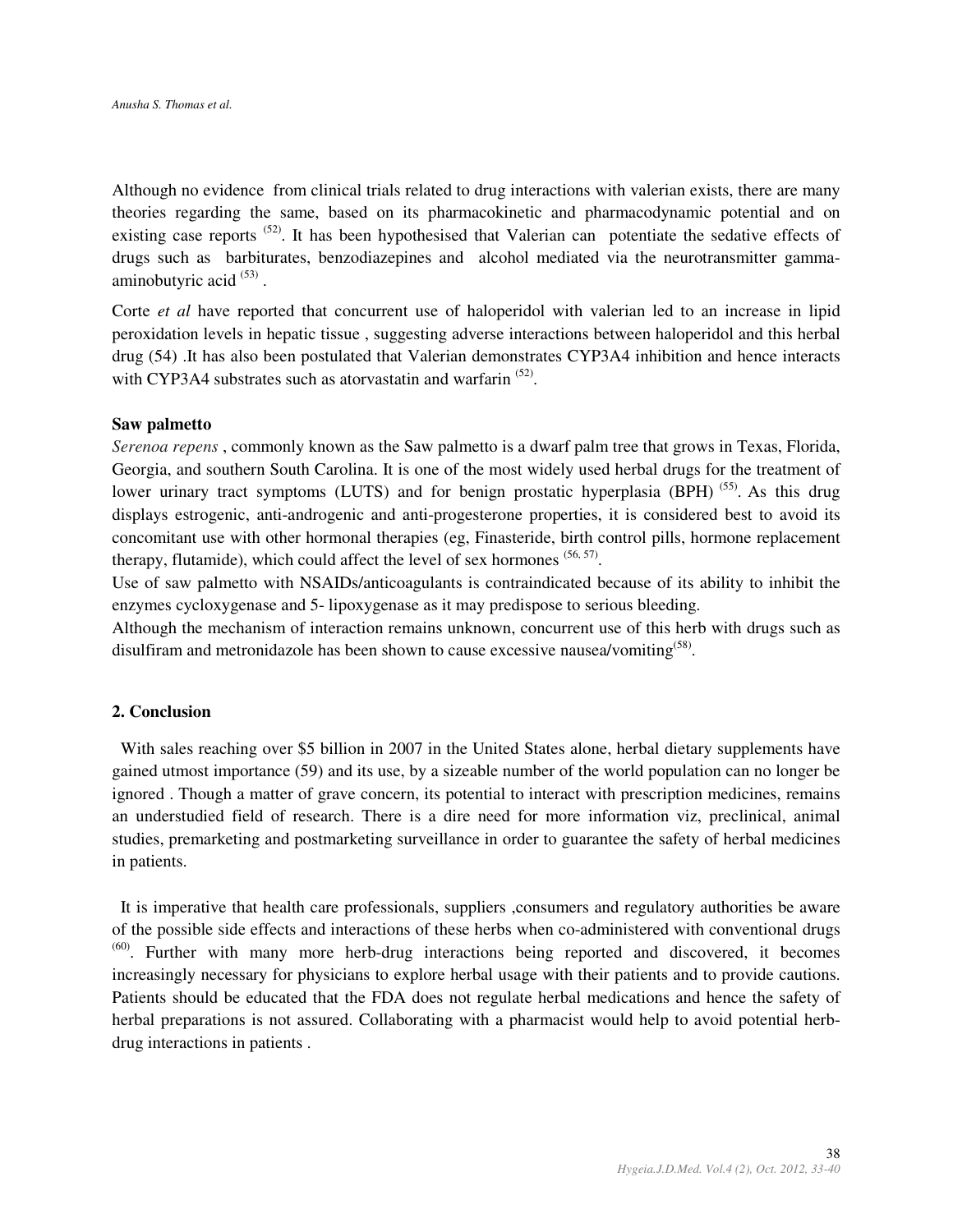#### **References**

- 1. Minaz N. Herb-drug interactions, *International Journal of Pharmaceutical Research and Development*, 3(2), **2011,** 97-98.
- 2. Bressler R. Herb-drug interactions: interactions between kava and prescription medications, *Geriatrics*, 60 (9), **2005,** 24-25.
- 3. Izzo A A. Herb-drug interactions: an overview of the clinical evidence, *Fundamental & Clinical Pharmacology,* 19, **2005,** 1-16.
- 4. Izzo AA, Di Carlo G, Borrelli F, Ernst E. Cardiovascular pharmacotherapy and herbal medicines: the risk of drug interaction, *International Journal of Cardiology*, 98, **2005,**1-14.
- 5. Borrelli, Francesca, Capasso, Raffaele, Izzo, Angelo A. Garlic (*Allium sativum* L.): adverse effects anddrug interactions in humans, *Molecular nutrition & food research*, 51(11), **2007,** 1386-1397.
- 6. Cranwell-Bruce L. Herb drug interactions, *Medsurg nursing*, 17(1), **2008,** 52-54.
- 7. Ryan Bodkin, Sandra Schneider, Donna Rekkerth, Linda Spillane, Michael Kamali. Rhabdomyolysis associated with kava ingestion, *The American Journal of Emergency Medicine*, 30(4), **2012,** 635e1-635e3.
- 8. Anke, Jennifer, Ramzan, Iqbal. Pharmacokinetic and pharmacodynamic druginteractions with Kava (*Piper methysticum* Forst. f.), *Journal of Ethnopharmacology*, 93(2), **2004,** 153-160.
- 9. Bilia AR, Gallori S, Vincieri FF. Kava-kava and anxiety: growing knowledge about the efficacy and safety, *Life Sciences*, 70, **2002,** 2581-2597.
- 10. Pepping J. Kava: *Piper methysticum*, *American Journal of Health-System Pharmacy*, 56,**1999,** 957-960
- 11. Gleitz J, Beile A, Wilkens P, Ameri A, Peters T. Antithrombotic action of the kava pyrone (+)-kavain prepared from P*iper methysticum* on human platelets, *Planta Medica*, 63,**1997,** 27–30.
- 12. Uebelhack R, Franke L, Schewe HJ. Inhibition of platelet MAO-B by kava pyrone-enriched extract from *Piper methysticum* Forster (kava-kava), *Pharmacopsychiatry*, 31, **1998,** 187-192.
- 13. Echinacea (*Echinacea angustifolia* DC, *Echinacea pallida, Echinacea purpurea*), Natural Standard The Authority on Integrative Medicine, Accessed February 28, 2010,http://www.nlm.nih.gov/medlineplus/druginfo/natural/patient-echinacea.html
- 14. Miller LG. Herbal medicinals: selected clinical considerations focusing on known or potential drug-herb interactions, *Achieves of Internal Medicine*, 158(20), **1998,** 2200-2211.
- 15. Anonymous. Ginkgo- Annals of Psychotherapy & Integrative Health, *Annals of the American Psychotherapy Association*, 14(2), **2011,** 5016.
- 16. Haller C, Kearney T, Bent S. Dietary supplement adverse events: report of a one-year poison center surveillance project, *Journal of Medical Toxicology*, 4, **2008,** 84-92.
- 17. Yin OQP, Tomlinson B, Waye MMY, Chow AHL, Chow, MSS.Pharmacogenetics and herb-drug interactions: experience with *Ginkgo biloba* and omeprazole, *Pharmacogenetics*, 14(12), **2004,** 841-850.
- 18. Bressler R. Herb-drug interactions: interactions between *Ginkgo biloba* and prescription medications, *Geriatrics,* 60(4), **2005,** 30-33.
- 19. Yoshioka, Mutsunobu, Ohnishi, Noriaki, Koishi, Tomokazu, Obata, Yukihisa, Nakagawa, Masato, Matsumoto, Tsuyoshi, Tagagi, Kentaro, Takara, Koji, Ohkuni, Tsuyoshi, Yokoyama, Teruyoshi, Kuroda, Kazuo. Studies on Interactions between Functional Foods or Dietary Supplements and Medicines. IV. Effects of Ginkgo biloba Leaf Extract on the Pharmacokinetics and Pharmacodynamics of Nifedipine in Healthy Volunteers, *Biological & Pharmaceutical Bulletin*, 27(12), **2004,** 2006-2009.
- 20. Laurie J, Fundukian, Wilson J. *Ginseng -The Gale Encyclopedia of Mental Health*, Gale, Detroit Vo, 2nd ed., **2008**, pp. 526-529
- 21. Barton, D. 2011, April 18. *Oncology: Nurse Edition*, 25:4. Available online at http://www.cancernetwork.com/integrativeoncology/content/article/10165/1844607
- 22. Vogler BK, Pittler MH, Ernst E. The efficacy of ginseng. A systematic review of randomized clinical trials, *European Journal of Clinical Pharmacology*, 55, **1999,** 567-75.
- 23. Thompson Coon J, Ernst E. Panax ginseng: a systematic review of adverse effects and drug interactions, *Drug Safety*, 25(6), **2002,** 323-44.
- 24. Yuan CS, Wei G, Dey L, Karrison T. Brief communication: American ginseng reduces warfarin's effect in healthy patients: a randomized, controlled trial, *Annals of Internal Medicine*, 141(1), **2004,** 23.
- 25. Charrois TL, Hrudey J, Vohra S. Ginseng: Practical management of adverse effects and drug interactions, *Canadian Pharmacists Journal,* 139(2), **2006,** 44.
- 26. Bressler, R, Herb-drug interactons Interactions betweenginseng and prescription medications, *Geriatrics,* 60(8), **2005,** 16-18
- 27. Borrelli, Francesca, Capasso, Raffaele, Izzo, Angelo A. Garlic (Allium sativum L.): adverse effects anddrug interactions in humans, *Molecular nutrition & food research*, 51(11), **2007**, 1386-1397.
- 28. Ernst E. Phytotherapy: A quick reference to herbal medicine, *Phytomedicine*, 11(6), **2004,** 557.
- 29. Ernst E, Pittler MH, Wider B. *The Desktop guide to complementary and alternative medicine*, Mosby Elsevier, Philadelphia, **2006**.
- 30. Saw JT, Bahari MB, Ang HH, Lim YH. Potential drug-herb interaction with antiplatelet/anticoagulant drugs, *Complementary Therapies in Clinical Practice*, 12, **2006,** 236-241.
- 31. Borrelli, Francesca, Capasso, Raffaele, Izzo, Angelo A. Garlic (Allium sativum L.): adverse effects and drug interactions in humans, *Molecular nutrition & food research*, 51(11), **2007,** 1386-1397.
- 32. Gwilt PR, Lear CL, Tempero MA, Birt DD. The effect of garlic extract on human metabolism of acetaminophen, *Cancer Epidemiology & Biomarkers Prevention*. **1994,** 3155-3160.
- 33. Markowitz JS, DeVane L, Chavin KD, et al. ,Effects of garlic (allium sativum)supplementation on cytochrome P450 2D66 and 3A4 activity in healthy volunteers,*Clin Pharmacol Ther*,74, 2003;170–177.
- 34. Bressler R. Herb-drug interactions: St. John's wort and prescription medications, *Geriatrics*, 60(7), **2005,** 21-23.
- 35. De Maat MM, Ekhart GC, Huitema AD. Drug interactions between antiretroviral drugs and comedicated agents, *Clinical Pharmacokinetics*, 42(3), **2003,** 223- 232.
- 36. Mannel M. Drug Interactions with St John' s Wort, *Drug Safety*, 27(11), **2004,** 773-797.
- 37. Hall SD, Wang Z, Huang SM. The interactions between St John's wort and an oral contraceptive, *Clinical Pharmacology & Therapeutics*, 74(6), **2003**, 525-35.